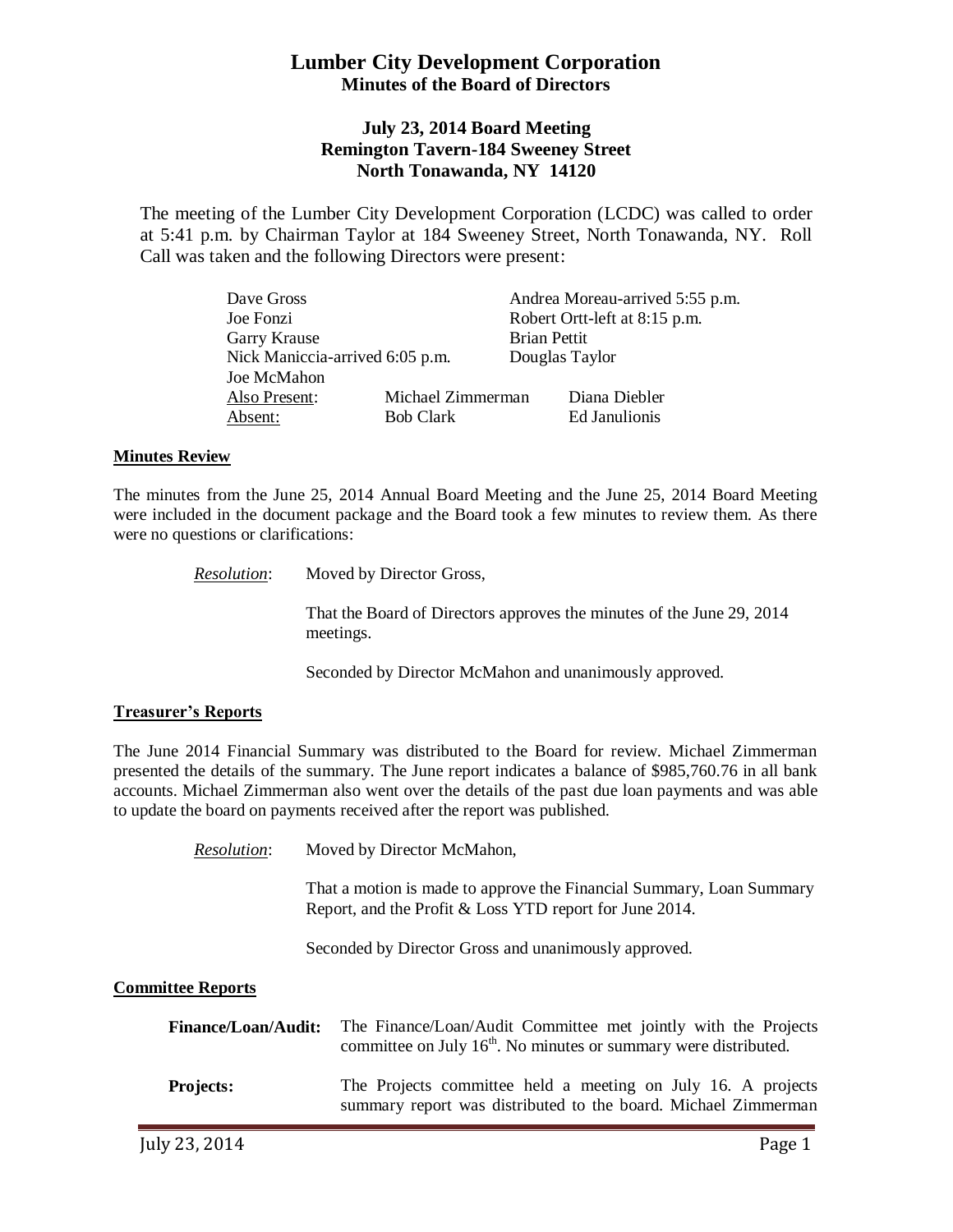went over the details of the document. The board discussed the projects and Michael Zimmerman answered all questions.

A Proposed Project Summary for Witter's Sports Bar and Grill was distributed to the board. The summary detailed the request for New York Main Street Program (NYMS) - Oliver Street Facade Renovation Grant, an LCDC Loan Request and Owner funds needed for the renovations. The board discussed the application and Michael Zimmerman answered all questions.

*Resolution*: Moved by Director McMahon,

That the Board of Directors approves a \$25,000.00 NYMS Grant and a \$12,500.00 Loan as per the Proposed Project Summary presented to the board for Witter's Sports Bar and Grill.

Seconded by Director Ortt and unanimously approved.

A financing status report was distributed to the board regarding the loan for 62-64 Webster Street project. The report detailed the loan disbursements, project costs, and owner investment to date. The board discussed the project and Michael Zimmerman answered all questions.

*Resolution*: Moved by Director McMahon,

That the Board of Directors retain 15% of the budget and release the remaining disbursement to keep the 62-64 Webster Street project current.

Seconded by Director Moreau and unanimously approved.

**Community Development Block Grant:** A discussion regarding block grant requirements was brought up. The funds were expended on projects at 38 Webster and 62-64 Webster. The NYS Office of Community Renewal is asking for repayment as the LCDC has been unable to provide the required benefits to persons of low to moderate income.

*Resolution*: Moved by Director Maniccia,

That the Board of Directors approves the repayment of grant funds to the Office of Community Renewal regarding the Community Development Block Grant as per their request.

Seconded by Director Moreau and approved by majority vote.

**Personnel:** The Personnel Committee did not hold a meeting. Director Petit informed the board that Diana Diebler has accepted the offer extended to her for employment at the LCDC. The board welcomed her as she was present for the meeting.

> Director Gross opened a discussion with the board regarding a meeting he had with Mitchell Banas regarding an LCDC board position. Director Gross answered all questions.